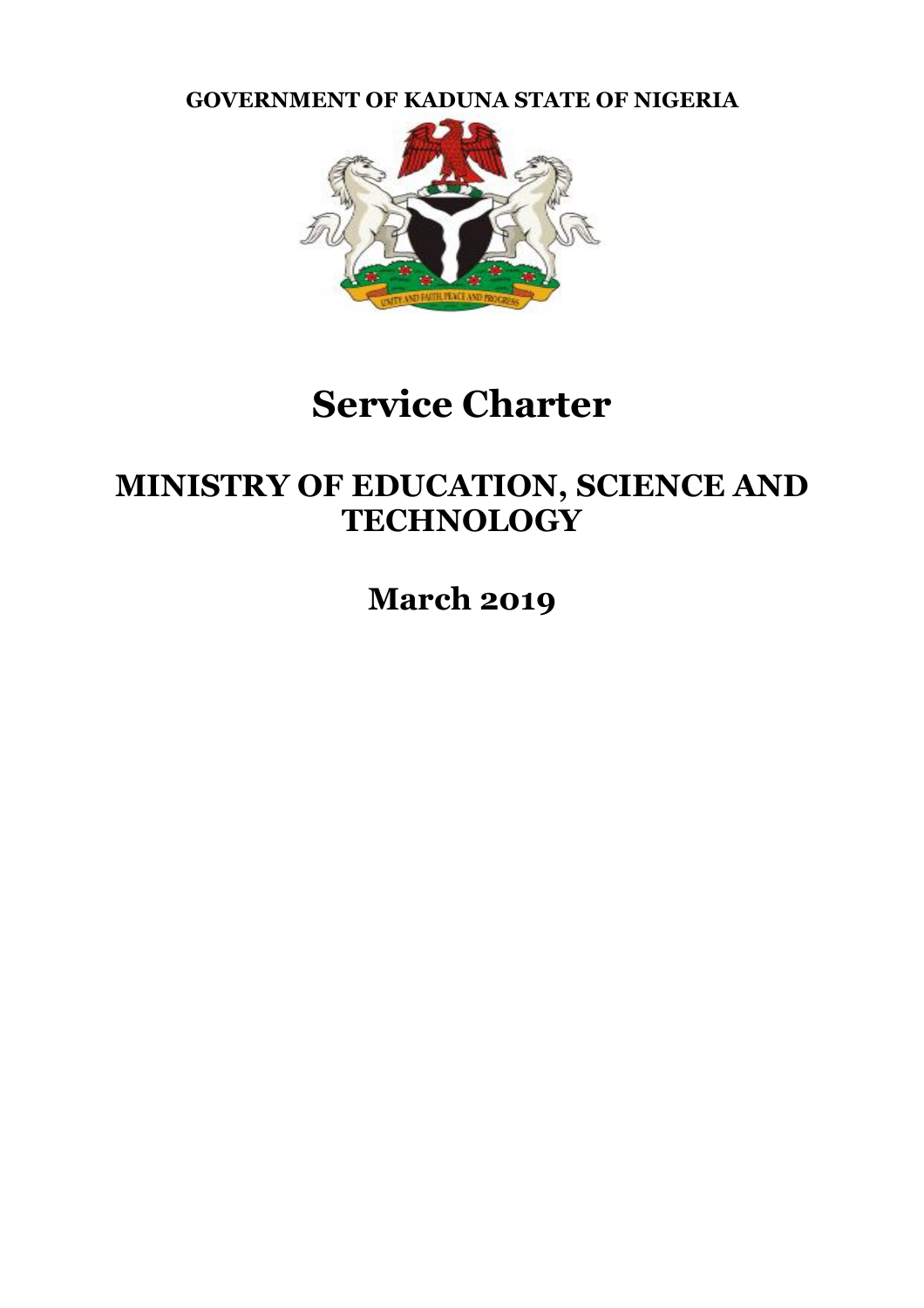This Service Charter sets out the services provided by **Kaduna State Ministry of Education, Science and Technology (MOEST).** The service performance targets we aim to achieve and the standards to which we will provide these services to our clients are detailed herein. It shows our clients how to give us feedback as well as our commitment to regularly review performance. This Charter applies to everyone who has contact with the Ministry or Education Science and Technology and its Agencies including individuals and stakeholders that refer matters to us.

## **1.0 Who We Are**

The achievements of the ministry over the past years have been outstanding and have been acknowledged, even outside the continent. Providing high quality education, accessible to all learners through effective and efficient management of resources for the attainment of self-reliance and socio-economic development

## **Our Vision**

The vision of Kaduna State Ministry of Education, Science and Technology (MoEST) is to

"Be a model for quality and inclusive education in Nigeria"

## **Mission**

To provide qualitative and equitable education to males, females and persons with special needs, through working with relevant stakeholders for the citizens to attain their full potentials, moral uprightness and defend democratic ideals as well as accept and value our diversity.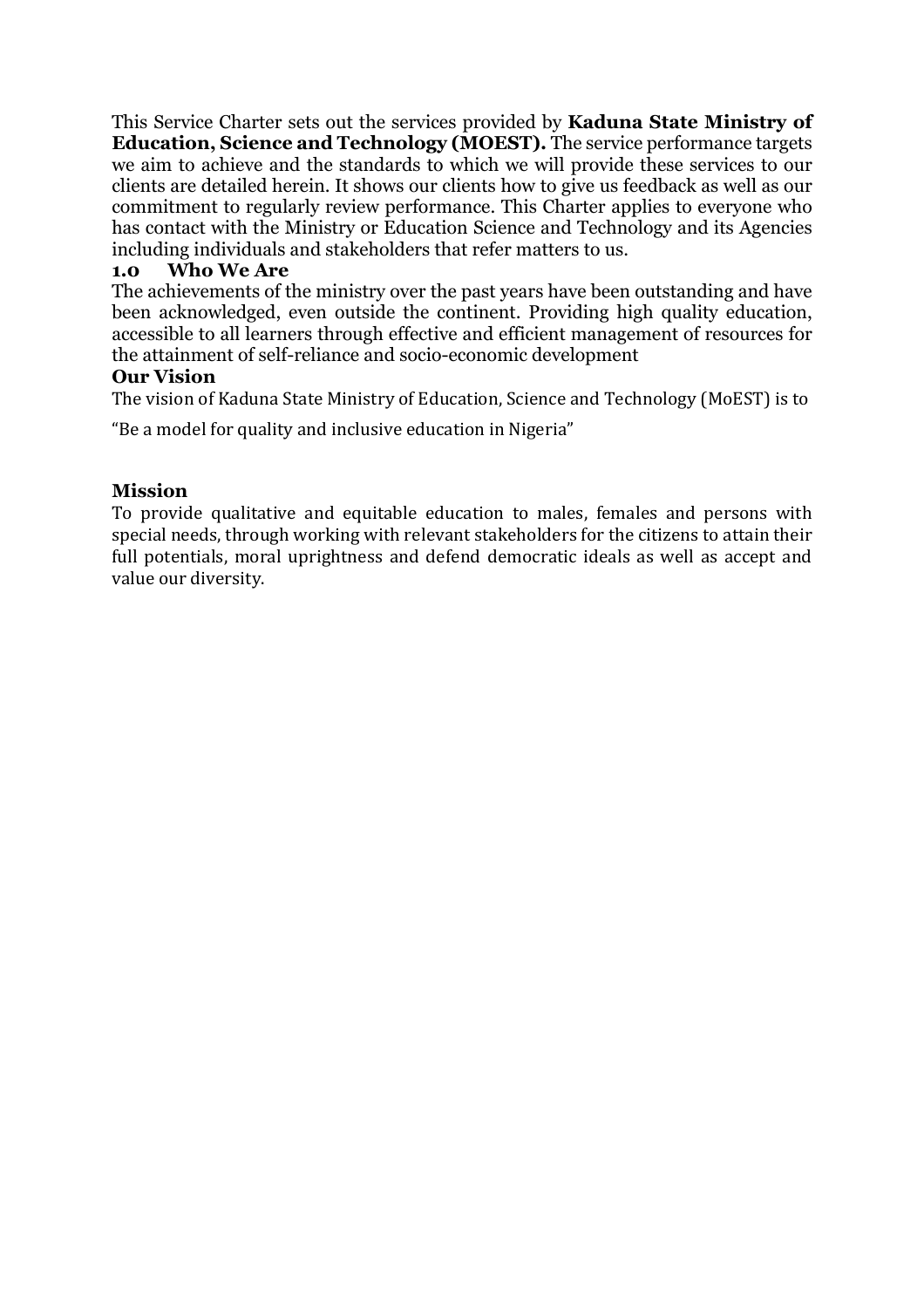## **Our Core Values**

In carrying out our mission, we will be guided by the following values:

P**rofessionalism**: exhibit competence and adherence to best practices in education service delivery

**Integrity**: work faithfully and transparently according to laid down rules and procedures to achieve educational objectives

**Accountability**: responsiveness, probity and transparency in delivery of education services

T**eamwork**: Involving all stakeholders in planning and delivery of quality and inclusive education

**Equity**: To be just and fair in the provision of education.

## **2.0 Our Key Clients**

Our key clients include, but are not limited to, the following:

- Governments at all levels
- Learners, teachers, parents and guardians
- Non-governmental organizations and civil society organizations
- Professional bodies
- Corporate organizations
- Agencies /educational institutions
- Development partners<br>• Trade unions
- Trade unions
- Contractors
- General public
- SBMCs
- PTAs
- Communities
- Religious organizations

## **3.0 Our Key Services**

Our key services derive from our core mandates and are aligned with the functions performed by the Ministry, Departments and Agencies (MDAs). Our key services are:

- 1. Policy formulation and enforcement, standards setting, planning, implementation, monitoring and evaluation of educational activities in the State;
- 2. Establishment, construction and maintenance of public educational institutions;
- 3. Provision of all forms of education at all levels; and
- 4. Appointments, promotion, welfare, discipline and professional development of teachers and other personnel in public educational institutions.

## **a. Our Service Delivery Values**

- **Professionalism**: exhibit competence and adherence to best practices in education service delivery
- **Integrity**: work faithfully and transparently according to laid down rules and procedures to achieve educational objectives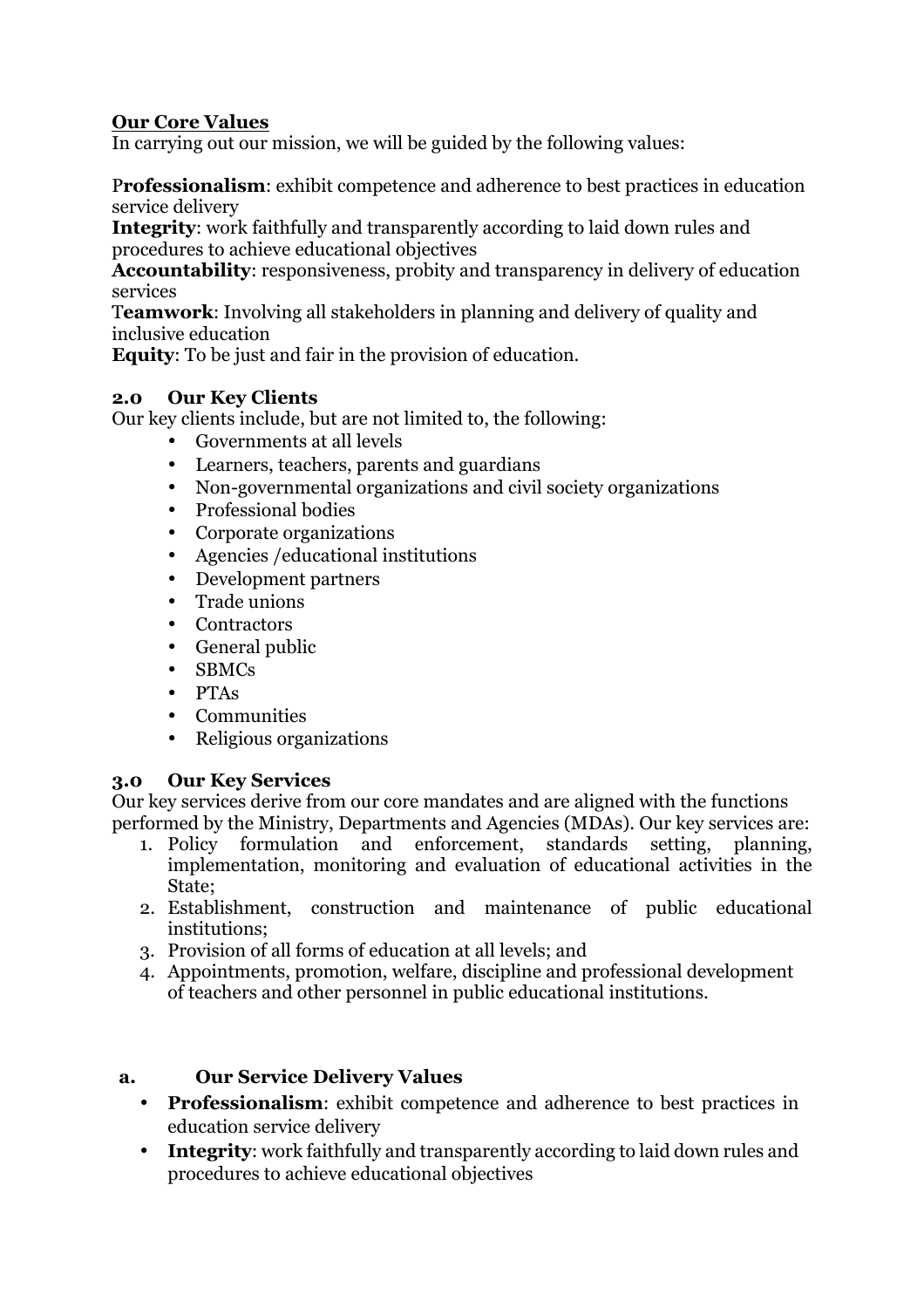- **Accountability**: responsiveness, probity and transparency in delivery of education services
- **Teamwork**: Involving all stakeholders in planning and delivery of quality and inclusive education
- **Equity:** To be just and fair in the provision of education

## **5.0 Our Service Delivery Standards**

Based on our service delivery values and principles, whenever you deal with us:

- 1. We will treat you with courtesy and respect, giving you professional service at all times whenever you deal with us and ensure that your enquiries are channelled to the right quarters.
- 2. ALL vacancies in the Ministry will be advertised in the print and electronic media and applications received within two weeks of the date of first publication.
- 3. Recruitment in the Ministry will be conducted in a transparent manner, and shall be based on merit.
- 4. Names of successful applicants shall be published in the print and electronic media within two weeks of completion of the recruitment interviews.
- 5. ALL letters of appointment shall be issued to successful candidates within three weeks of the completion of the interviews.
- 6. Comprehensive standards quality assurance assessments shall be carried out in all educational institutions at least once in every three years.
- 7. Registration of educational institutions and programmes shall be completed within one month from the receipt of the completed application package/forms at the Ministry.
- 8. Award of bursaries shall be in compliance with set guidelines and criteria, including due consideration for gender and social inclusion.
- 9. All procurement activities will follow the Kaduna State Due Process Guidelines.
- 10. Quarterly publications of newsletters and update of Ministry website to provide information to stakeholders.

The service delivery targets and standards our clients can expect are shown in the table below.

| S/N | <b>Key Service</b><br><b>Areas</b>    | <b>Service Delivery Standards</b>                                                                                                                                                                                                                                                                                                                                                                                                                                                                                                                                                          |
|-----|---------------------------------------|--------------------------------------------------------------------------------------------------------------------------------------------------------------------------------------------------------------------------------------------------------------------------------------------------------------------------------------------------------------------------------------------------------------------------------------------------------------------------------------------------------------------------------------------------------------------------------------------|
| 1.  | <b>Written enquiries</b>              | Response within 2 working days                                                                                                                                                                                                                                                                                                                                                                                                                                                                                                                                                             |
| 2.  | <b>Recruitment of</b><br><b>Staff</b> | 1. ALL vacancies in the Ministry will be advertised in the<br>print and electronic media and applications received<br>within two weeks of the date of first publication.<br>2. Recruitment in the Ministry will be conducted in a<br>transparent manner and shall be based on merit.<br>3. Names of successful applicants shall be published in the<br>print and electronic media within two weeks of<br>completion of the recruitment interviews.<br>4. ALL letters of appointment shall be issued to successful<br>candidates within three weeks of the completion of the<br>interviews. |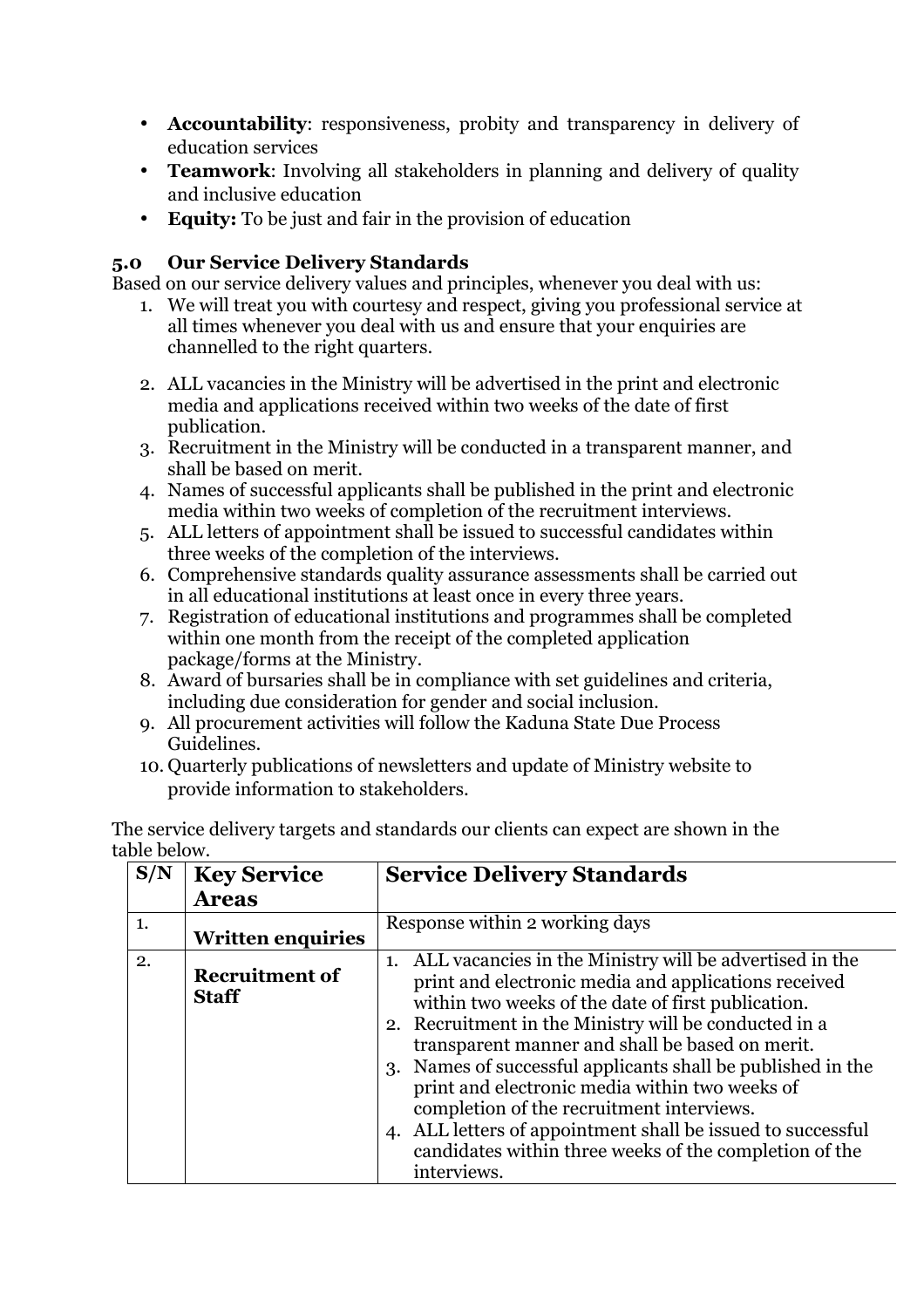| 3.             | <b>Registration of</b><br><b>Educational</b><br><b>Institutions</b> | Registration of educational institutions and programmes<br>shall be completed within one month from the receipt of the<br>completed application package/forms at the Ministry. |
|----------------|---------------------------------------------------------------------|--------------------------------------------------------------------------------------------------------------------------------------------------------------------------------|
| $\overline{4}$ | <b>Award of</b><br><b>Bursaries</b>                                 | Award of bursaries shall be in compliance with set guidelines<br>and criteria, including due consideration for gender and<br>social inclusion.                                 |
| 5.             | <b>Quality Assurance</b><br><b>Assessments</b>                      | Comprehensive standards quality assurance assessments<br>shall be carried out in all                                                                                           |
| 6.             | <b>Procurement</b>                                                  | All procurement activities will follow the Kaduna State Due<br>Process Guidelines.                                                                                             |
| 7.             | <b>Reporting on</b><br>project<br>monitoring                        | Report produced 1 month after completion of project<br>monitoring                                                                                                              |

## **6.0 Clients' Obligations**

## **To help us keep to our service delivery standards clients are obliged:**

- 1. To pay the required statutory fees and charges, where applicable, and obtain appropriate Treasury Receipts;
- 2. To refrain from offering inducements to our staff for services
- 3. To follow due process in all transactions with the Ministry and its Agencies;
- 4. To offer feedback or complaints at any point in time with regards to the quality of our services and service failure;
- 5. To exercise their right to appeal and seek recourse for service failure;
- 6. To indemnify the Ministry and its Agencies for any false claims, accusations and other unsubstantiated allegations as may be determined by an appropriate Disciplinary Committee set up by the Honourable Commissioner or his/her representative.

## **7.0 Feedback on the Service Charter**

All stakeholders are entitled to make complaints regarding the services we offer. Complaints should be made through e-mails, SMS, phone calls, in writing or verbally in person.

In handling clients' suggestions, feedback and complaints:

- 1. We shall listen to clients, acknowledge receipt, record and treat all complaints with confidentiality;
- 2. We shall not discriminate against our clients in handling complaints and suggestions they make, and we shall give equal treatment to all clients who are dissatisfied with our services
- 3. We shall investigate all complaints, take necessary action and give feedback to complaints on progress of resolution within one week of receipt.
- 4. We encourage clients to provide us with accurate and reliable details to help us resolve their complaints, for example, by providing their contact details.

## **Clients can send any complaints or feedback on our services in writing, email or phone to any of the following:**

## **The Permanent Secretary's Office,**